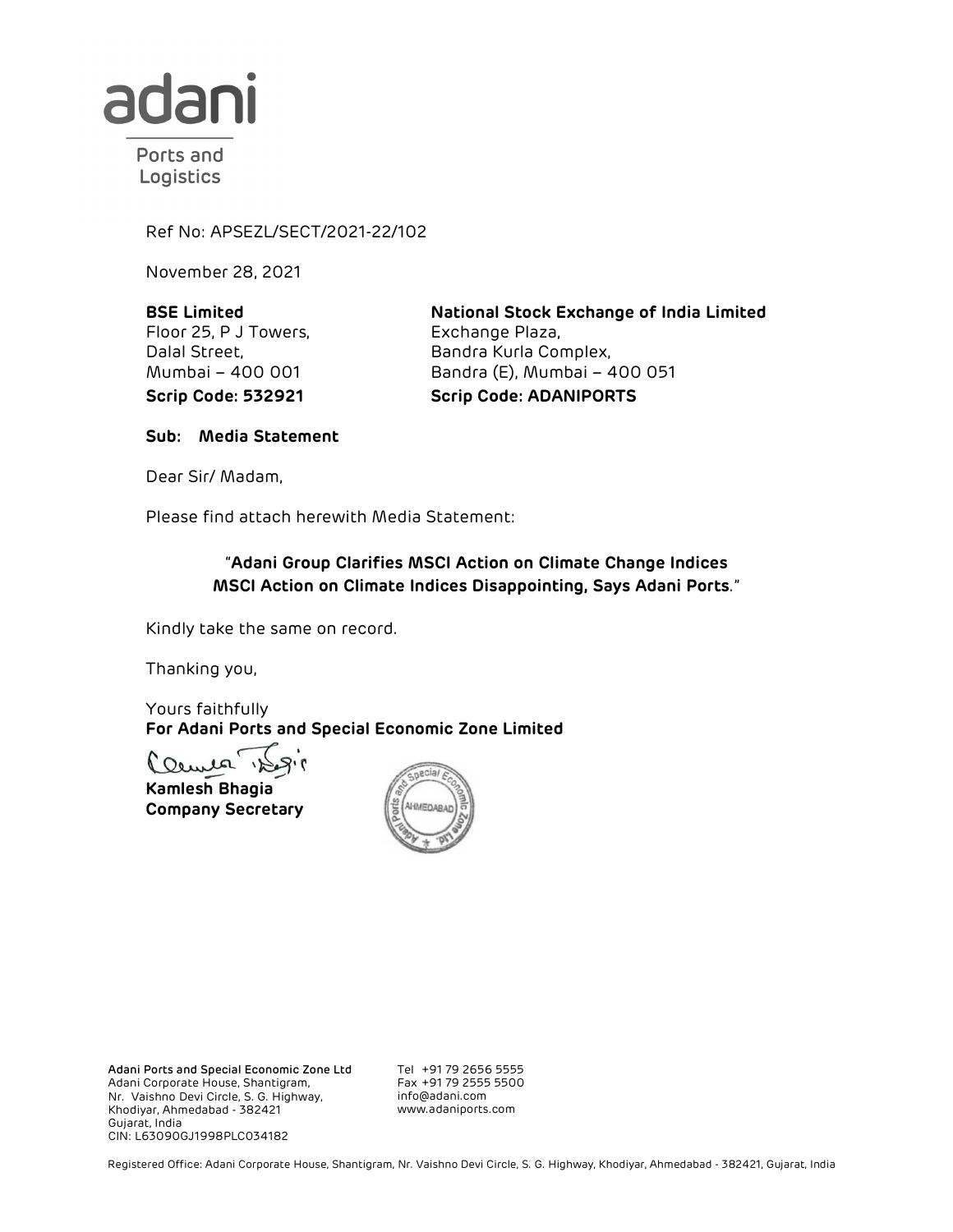

November 28, 2021

## Media Statement

## Adani Group Clarifies MSCI Action on Climate Change Indices MSCI Action on Climate Indices Disappointing, Says Adani Ports

We are disappointed by MSCI's decision to drop Adani Ports and Special Economic Zone (APSEZ) from some of its Climate Change indices.

APSEZ has been far ahead of its industry in stating publicly, more than 15 months back, its absolute commitment to achieving carbon neutrality by 2025. In addition, we are also committed to the SBTi (Science Based Targets Initiative).

In response to an ESG Controversy Report from MSCI in Q3, APSEZ had clarified to MSCI that it never had any shareholding in the Carmichael mine, and that it had already divested its stakes in both Bowen Rail and NQXT (North Queensland Export Terminal). We had also sent a reminder to MSCI on the matter. However, MSCI has not bothered to either incorporate the facts or provide an appropriate response to APSEZ.

MSCI's decision appears to be playing right into the hands of forces that want to subvert the green initiatives to which the Adani Group has made massive public commitments and tarnish the reputation of one of the leading green port operators of the world. Email communication of 9 September accessed from the website of Market Forces Australia, which has been stridently campaigning against Adani businesses, reflects that MSCI has already informed them as to how APSEZ's exclusion from the indices is being structured. Clearly, this is an attempt to undermine APSEZ's legitimate business interests.

We are taken aback by the untransparent methodology MSCI has adopted, given that APSEZ was included in MSCI's indices when it was holding these stakes and was removed from the indices after these stakes were divested.

Adani Ports and Special Economic Zone Ltd Adani Corporate House, Shantigram, Nr. Vaishno Devi Circle, S. G. Highway, Khodiyar, Ahmedabad - 382421 Gujarat, India CIN: L63090GJ1998PLC034182

Tel +91 79 2656 5555 Fax +91 79 2555 5500 info@adani.com www.adaniports.com

Registered Office: Adani Corporate House, Shantigram, Nr. Vaishno Devi Circle, S. G. Highway, Khodiyar, Ahmedabad - 382421, Gujarat, India